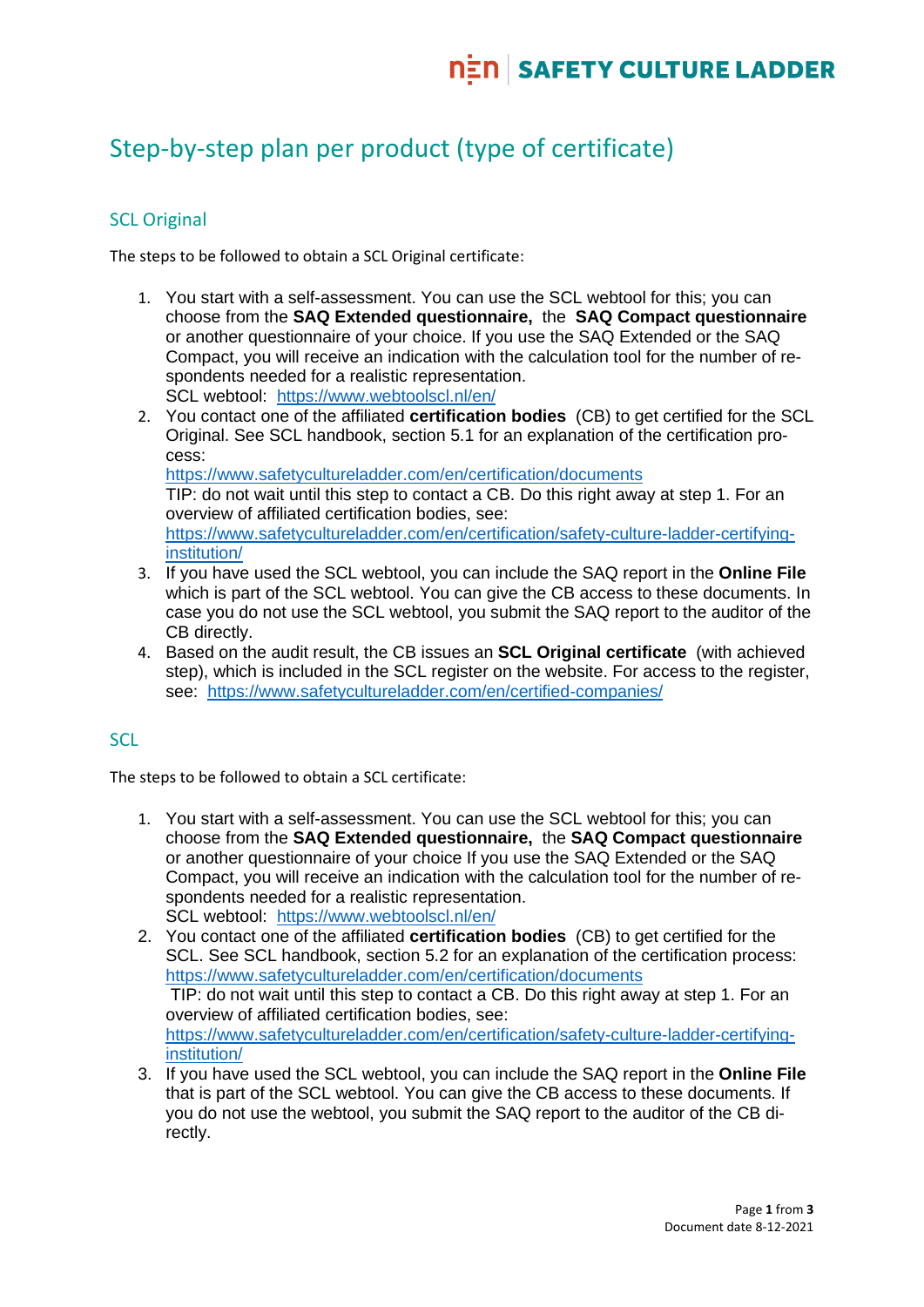1. Based on the audit result, the CB issues an **SCL certificate** (with achieved step), which is included in the SCL register on the website. For access to the register, see: <https://www.safetycultureladder.com/en/certified-companies/>

# SCL Light

The steps to be followed to obtain a SCL Light statement:

1. You set out the **SAQ Extended questionnaire** within your organization (use the calculation tool to get an indication of the number of respondents needed for a realistic representation)

<https://www.webtoolscl.nl/en/>

- 2. You draw up a **GAP analysis** for your organization (the results of the SAQ Extended are input for the GAP analysis with which a comparison is made between the existing and the desired situation in the field of safety culture). See SCL manual, section 5.3 for the minimum requirements for the GAP analysis. <https://www.safetycultureladder.com/en/certification/documents>
- 3. Based on the GAP analysis, you draw up **an action plan.** It describes the actions the organisation is taking to take the health and safety culture to a higher level. See SCL handbook, section 5.3 for the minimum requirements for the action plan.
- 4. You contact one of the affiliated **certification bodies** (CB) to be certified for the SCL Light. TIP: Do not wait until this step to contact a CB. Do this right away at step 1. For an overview of affiliated certification bodies, see: [https://www.safetycultureladder.com/en/certification/safety-culture-ladder-certifying](https://www.safetycultureladder.com/en/certification/safety-culture-ladder-certifying-institution/)[institution/](https://www.safetycultureladder.com/en/certification/safety-culture-ladder-certifying-institution/)
- 5. You place the reports (SAQ report, GAP analysis and action plan) in the **Online File** which is part of the SCL webtool. You can give the CB access to these documents. If you do not want to use the Online File, you must submit the relevant documents (via e-mail) to the auditor of the CB directly.
- 6. The CB issues an **SCL Light statement** (with step indication), which is included in the SCL register on the website. For access to the register, see: [https://www.safety](https://www.safetycultureladder.com/en/certified-companies/)[cultureladder.com/en/certified-companies/](https://www.safetycultureladder.com/en/certified-companies/)

### Approved Self Assessment

The steps to be followed to obtain an Approved Self Assessment:

1. You set out the **SAQ Extended questionnaire** within your organization (use the calculation tool to get an indication of the number of respondents needed for a realistic representation)

<https://www.webtoolscl.nl/en/>

2. You draw up a **GAP analysis** for your organization (the results of the SAQ Compact are input for the GAP analysis with which a comparison is made between the existing and the desired situation in the field of safety culture). See SCL manual, section 5.4 for the minimum requirements for the GAP analysis. <https://www.safetycultureladder.com/en/certification/documents>

- 3. Based on the GAP analysis, you draw up **an action plan.** It describes the actions the organisation is taking to take the health and safety culture to a higher level. See SCL handbook, section 5.4 for the minimum requirements for the action plan.
- 4. A **certifying body** (CB) checks whether the self-assessment has been carried out correctly. The CB also assesses the GAP analysis and the action plan. TIP: Do not wait until this step to contact a CB. Do this right away at step 1. For an overview of